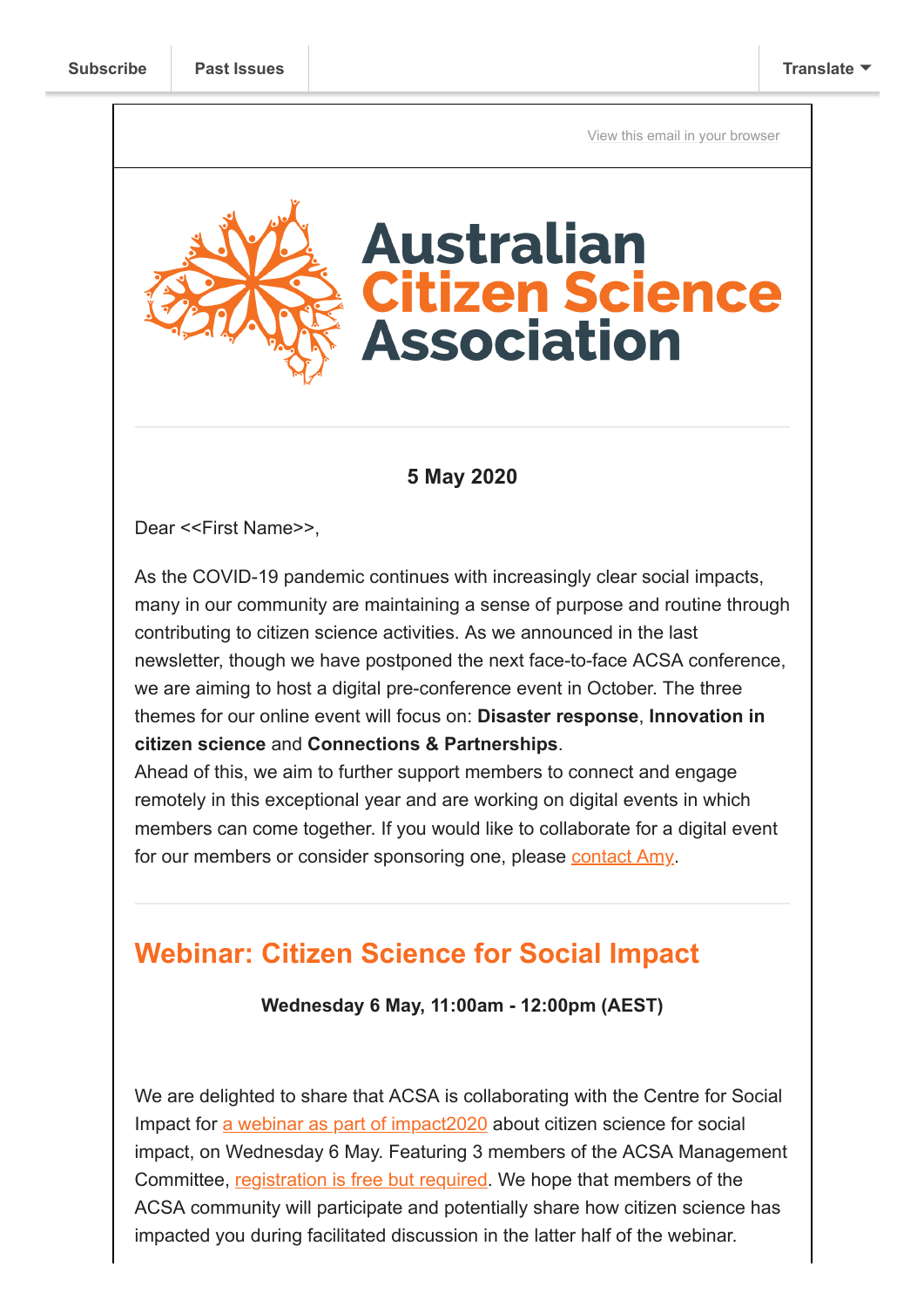### **Get your CitSci postage stamp!**

the year the presentation parts will be made public.

This has been a labour of love for our Secretary, Michelle Neil, who has spent over a year working with Australia Post on this project to feature citizen science themed stamps. Well over a dozen citizen science projects were submitted to Australia Post for consideration and in the end, four projects were selected for this inaugural Australian citizen science stamp release. A huge congratulations to: [QuestaGame,](https://www.facebook.com/questagame/?__tn__=K-R&eid=ARAefUITRO81Mi654RIrSq-YckCqbBi9UnJQSKTXqjbGLvGzrcU9t6sInx4J37QUPICdK1O0BPJBYVPx&fref=mentions&__xts__%5B0%5D=68.ARA4j3h3YFmCwmpTPX9kxiK5p3UxXMht84FN4clqAuNlktTab_C1DUd1T7wmIn_0Sj8IB6B6PkjnQ5xTGp3tUBIYz4VKozFpAvlpb1-n7BJrsqvnPPF404TDPN823si2N9BEciA310uWZ926W2XwRdVJef3bgudGsynKpYiPLzu9IZIvlHfNGwWemBP0WsM1LXnriKxaGXhyharP-oGhk0DUbZJNtDQ_x9DGe0A2DXw5rwGGrSfZjD9hveWVrPLRFPNgE--yPGi2v2qYs8r-daIsZS6EDOBBg4vX_2ow6iPMDMy8of8_5Cu91dp9WTlqRt2rnfplPKcoMmJqZqhbbH_YUw) [Butterflies Australia](https://www.facebook.com/ausbutterflies/?__tn__=K-R&eid=ARDTFKAedr6SqtjAS1q2yIj6rlUHJ5bpXpIFxil3uqR4O3WpERbTZhUDhYz8q9JyuEmCHA5UGNMdWdUb&fref=mentions&__xts__%5B0%5D=68.ARA4j3h3YFmCwmpTPX9kxiK5p3UxXMht84FN4clqAuNlktTab_C1DUd1T7wmIn_0Sj8IB6B6PkjnQ5xTGp3tUBIYz4VKozFpAvlpb1-n7BJrsqvnPPF404TDPN823si2N9BEciA310uWZ926W2XwRdVJef3bgudGsynKpYiPLzu9IZIvlHfNGwWemBP0WsM1LXnriKxaGXhyharP-oGhk0DUbZJNtDQ_x9DGe0A2DXw5rwGGrSfZjD9hveWVrPLRFPNgE--yPGi2v2qYs8r-daIsZS6EDOBBg4vX_2ow6iPMDMy8of8_5Cu91dp9WTlqRt2rnfplPKcoMmJqZqhbbH_YUw) [\(The Australian National University](https://www.facebook.com/TheAustralianNationalUniversity/?__tn__=K-R&eid=ARCTzwVNhyPUfqzms8FSOa1TObQ1V1AAf5vxYQzLyN-MhXXKv1bDee8SGFJJxhwdhVfN1RrbFQeukN_b&fref=mentions&__xts__%5B0%5D=68.ARA4j3h3YFmCwmpTPX9kxiK5p3UxXMht84FN4clqAuNlktTab_C1DUd1T7wmIn_0Sj8IB6B6PkjnQ5xTGp3tUBIYz4VKozFpAvlpb1-n7BJrsqvnPPF404TDPN823si2N9BEciA310uWZ926W2XwRdVJef3bgudGsynKpYiPLzu9IZIvlHfNGwWemBP0WsM1LXnriKxaGXhyharP-oGhk0DUbZJNtDQ_x9DGe0A2DXw5rwGGrSfZjD9hveWVrPLRFPNgE--yPGi2v2qYs8r-daIsZS6EDOBBg4vX_2ow6iPMDMy8of8_5Cu91dp9WTlqRt2rnfplPKcoMmJqZqhbbH_YUw)), [Metro South Health's](https://www.facebook.com/MetroSouthHealth/?__tn__=K-R&eid=ARCUc2yJM29Ygx7T8ppXt0DMVJlEyV5tVvAU8nWk4ce0KqHYAquF5vzQd78H9lKUW8FpcbHzCFQcVRev&fref=mentions&__xts__%5B0%5D=68.ARA4j3h3YFmCwmpTPX9kxiK5p3UxXMht84FN4clqAuNlktTab_C1DUd1T7wmIn_0Sj8IB6B6PkjnQ5xTGp3tUBIYz4VKozFpAvlpb1-n7BJrsqvnPPF404TDPN823si2N9BEciA310uWZ926W2XwRdVJef3bgudGsynKpYiPLzu9IZIvlHfNGwWemBP0WsM1LXnriKxaGXhyharP-oGhk0DUbZJNtDQ_x9DGe0A2DXw5rwGGrSfZjD9hveWVrPLRFPNgE--yPGi2v2qYs8r-daIsZS6EDOBBg4vX_2ow6iPMDMy8of8_5Cu91dp9WTlqRt2rnfplPKcoMmJqZqhbbH_YUw) [#ZikaMozzieSeeker](https://www.facebook.com/hashtag/zikamozzieseeker?source=feed_text&epa=HASHTAG&__xts__%5B0%5D=68.ARA4j3h3YFmCwmpTPX9kxiK5p3UxXMht84FN4clqAuNlktTab_C1DUd1T7wmIn_0Sj8IB6B6PkjnQ5xTGp3tUBIYz4VKozFpAvlpb1-n7BJrsqvnPPF404TDPN823si2N9BEciA310uWZ926W2XwRdVJef3bgudGsynKpYiPLzu9IZIvlHfNGwWemBP0WsM1LXnriKxaGXhyharP-oGhk0DUbZJNtDQ_x9DGe0A2DXw5rwGGrSfZjD9hveWVrPLRFPNgE--yPGi2v2qYs8r-daIsZS6EDOBBg4vX_2ow6iPMDMy8of8_5Cu91dp9WTlqRt2rnfplPKcoMmJqZqhbbH_YUw&__tn__=%2ANK-R) project and The wider #Ngukurr Wi [Stadi bla Kantri \(We Study the Country\) Research Team of South-east Arnhem](https://www.facebook.com/hashtag/ngukurr?source=feed_text&epa=HASHTAG&__xts__%5B0%5D=68.ARA4j3h3YFmCwmpTPX9kxiK5p3UxXMht84FN4clqAuNlktTab_C1DUd1T7wmIn_0Sj8IB6B6PkjnQ5xTGp3tUBIYz4VKozFpAvlpb1-n7BJrsqvnPPF404TDPN823si2N9BEciA310uWZ926W2XwRdVJef3bgudGsynKpYiPLzu9IZIvlHfNGwWemBP0WsM1LXnriKxaGXhyharP-oGhk0DUbZJNtDQ_x9DGe0A2DXw5rwGGrSfZjD9hveWVrPLRFPNgE--yPGi2v2qYs8r-daIsZS6EDOBBg4vX_2ow6iPMDMy8of8_5Cu91dp9WTlqRt2rnfplPKcoMmJqZqhbbH_YUw&__tn__=%2ANK-R) Land, NT ([Macquarie University\)](https://www.facebook.com/macquarieuni/?__tn__=K-R&eid=ARDI12YTY_E27Rrldzddhw2lWOjnbSq0GVa5MXhehwqjD3jRz7HSQTejgsai40N-Q-NV1iFBLi56lLL7&fref=mentions&__xts__%5B0%5D=68.ARA4j3h3YFmCwmpTPX9kxiK5p3UxXMht84FN4clqAuNlktTab_C1DUd1T7wmIn_0Sj8IB6B6PkjnQ5xTGp3tUBIYz4VKozFpAvlpb1-n7BJrsqvnPPF404TDPN823si2N9BEciA310uWZ926W2XwRdVJef3bgudGsynKpYiPLzu9IZIvlHfNGwWemBP0WsM1LXnriKxaGXhyharP-oGhk0DUbZJNtDQ_x9DGe0A2DXw5rwGGrSfZjD9hveWVrPLRFPNgE--yPGi2v2qYs8r-daIsZS6EDOBBg4vX_2ow6iPMDMy8of8_5Cu91dp9WTlqRt2rnfplPKcoMmJqZqhbbH_YUw). For more information including how to order, check out [pg 14-16 of the Stamp Bulletin.](https://australiapostcollectables.com.au/content/dam/auspost_corp_microsites/collectables/documents/stamp-bulletins/2020/stamp-bulletin-365.pdf?fbclid=IwAR0dWLIWpAwRHvfzwVi3vxNqfda3Uf6qROYcXHkujVe6r9RueZUR-ZO0Ius)

#### **Bushfire recovery Project Finder is live**

In mid-April CSIRO officially announced its partnership with ACSA and the Atlas of Living Australia in producing the Citizen Science Bushfire Project [Finder. CSIRO's Chief Executive Larry Marshall and Minister for Industry,](https://biocollect.ala.org.au/bushfire_recovery#isCitizenScience%3Dtrue%26max%3D20%26sort%3DdateCreatedSort) Science and Technology Karen Andrews were both quoted in the media release with Minister Andrews reiterating her commitment to citizen science "Despite the challenges we are facing, the Australian spirit remains strong and it is obvious that our citizens are eager to do their part in the bushfire recovery process." The Bushfire Project Finder features a geographic filter enabling users to identify available projects in their area. It can be accessed [here.](https://biocollect.ala.org.au/bushfire_recovery#isCitizenScience%3Dtrue%26max%3D20%26sort%3DdateCreatedSort)

The [media release](https://www.csiro.au/en/News/News-releases/2020/Citizen-science-to-aid-bushfire-recovery) prompted a number of media inquiries with some great publicity resulting from this work. [Have a listen to ALA's Director Andre Zerger](https://www.abc.net.au/radio/goulburnmurray/programs/breakfast/breakfast/12148862) [on ABC's Goulburn-Murray \(time stamp 2.19\) or ACSA Chair Erin Roger](https://www.abc.net.au/radio/sydney/programs/evenings/evenings/12152012) followed by the Australian Museum's Paul Flemons on ABC ACT and NSW radio (time stamp 1.47).

Thanks to all our members who contributed to this valuable piece of work. Updating the Project Finder with new projects that contribute to our understanding of recovery and resilience will be an ongoing commitment.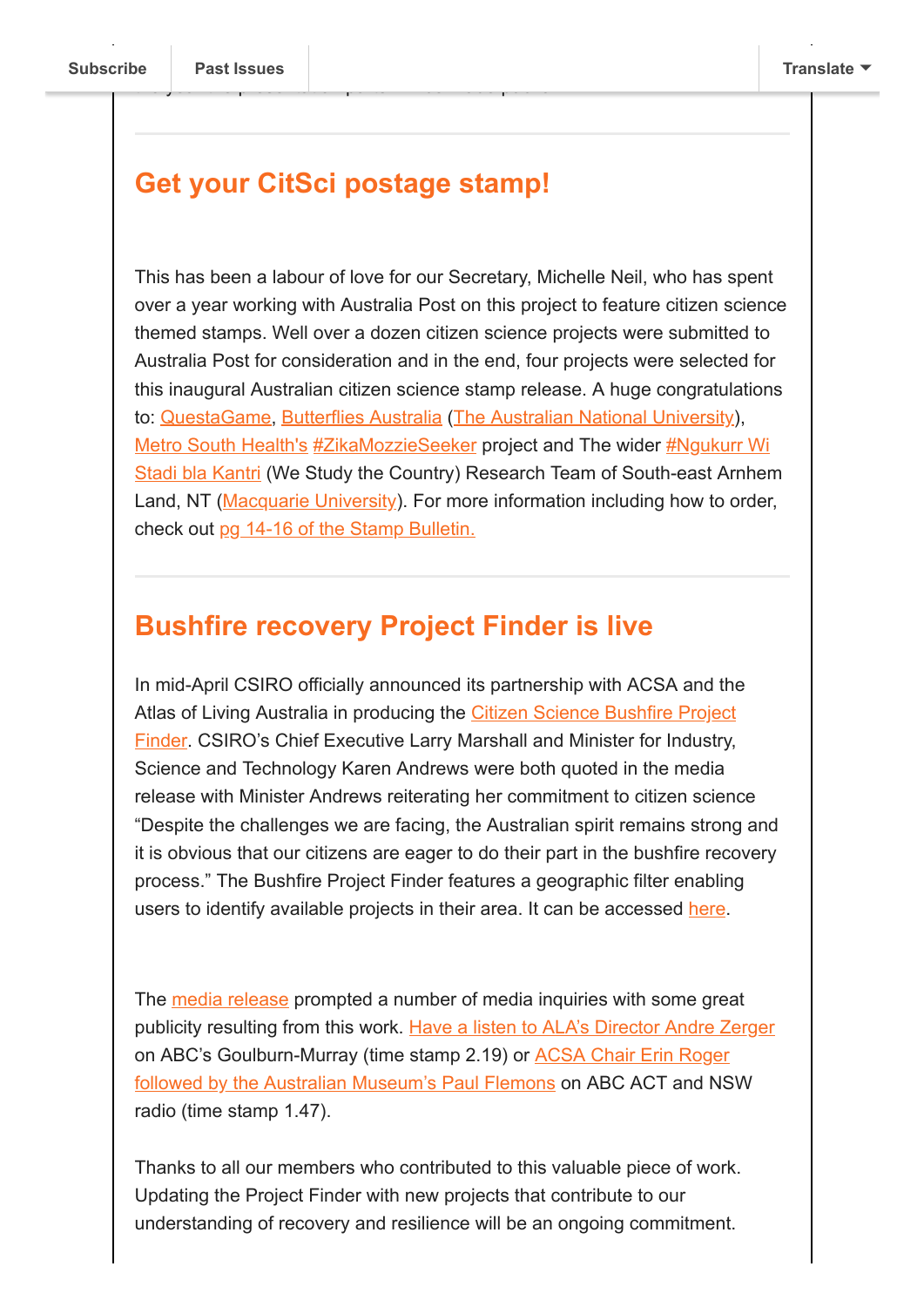#### **"All hands on deck" CSA Covid Webinar #2**

Last week, our sister association in the US presented the second in a series of COVID-themed webinars as part of their commitment to providing connection opportunities and resource sharing for citizen science in relation to Covid-19. You can access the webinar via the link below.

[COVID Webinar #2: Citizen Science and Serious Games Tackle Covid-19](https://www.youtube.com/watch?v=OX36TJQfaIA&feature=em-uploademail)

#### **Mapping citizen science in Australia**

Just before COVID-19 threatened to change the world as we know it, and as the bushfires started raging [across the country, Dr Yaela](https://www.linkedin.com/in/yaela-golumbic-20171022) Golumbic, who you may remember from her [CitSciOz18 blog,](https://citizenscience.org.au/2018/06/07/citizen-science-in-australia-is-inspiring/) had embarked on a journey to map citizen science in Australia.

With help from many in this community, and responses from almost 100 citizen science project leaders, scientists and practitioners across Australia, this work has attracted much national and international interest. Initial findings from the research are now available in this [participant report](https://cpas.anu.edu.au/research/research-projects/mapping-citizen-science-australia), providing a glimpse into the unique characteristics of our Australian citizen science community**.**

#### **NESP Grants open**

The [National Environmental Science Program \(NESP\)](https://www.communitygrants.gov.au/grants/national-environmental-science-program-nesp-2) grants are open until 30 June 2020, seeking applicants to deliver research in applied environmental science to support decision-makers from across the Australian community. The program will be delivered through four thematic research hubs and seek to deliver national scale applied environmental research programs, but also strong engagement and outcomes with local communities. ACSA sees citizen science as a strong pathway to support these outcomes and is actively exploring opportunities to connect with bid consortia on collaborations and to communicate our identified research goals for our national Community of Practice. We would welcome any thoughts and ideas from our ACSA community on NESP engagement opportunities - please [contact Amy](mailto:coordinator@citizenscience.org.au).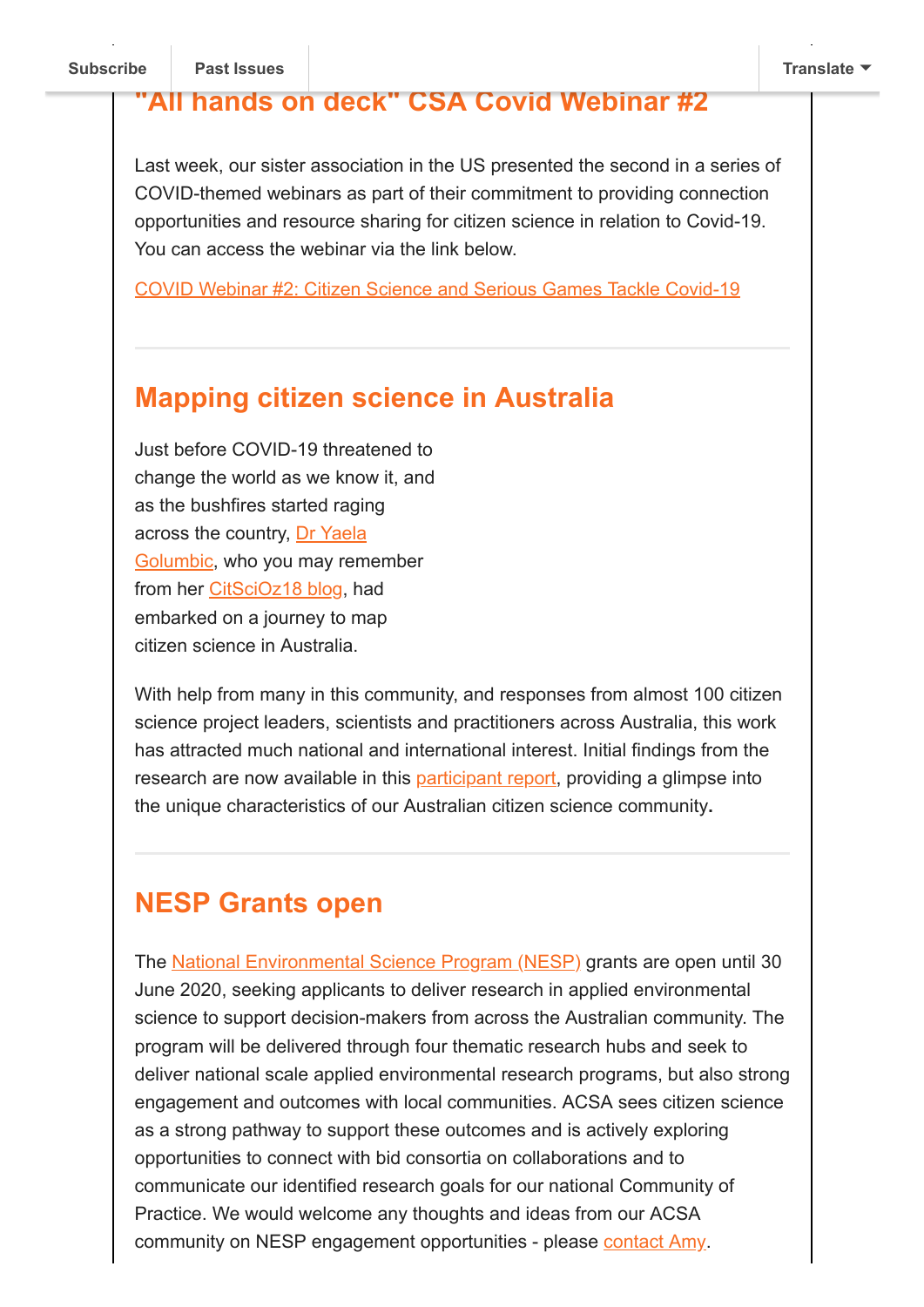#### **E\$\$ENTIAL MEDICINE\$**

**A new citizen science project for exploring the world's most important medicines**

Researchers from the [Breaking Good project](https://www.breakinggoodproject.com/) at the University of Sydney, including ACSA's host representative Dr Alice Motion, have launched a new citizen science project to review and gather information on the availability and [cost of the world's most important medicines. The E\\$\\$ENTIAL MEDICINE\\$](https://www.breakinggoodproject.com/essentialmedicines) project aims to build a publicly accessible database of essential medicines, and provides a unique opportunity for participants to engage with timely public health research, in collaboration with researchers.

[More information about E\\$\\$ENTIAL MEDICINE\\$](https://www.breakinggoodproject.com/essentialmedicines)

### **Reflections on EU citsci CoP talks**

*John Pring, Chair ACSA-ACT* 

I have been participating in discussions with some of the European WeObserve citizen science communities of practice for some time and was asked to provide an update on the Australian bushfires that had occured over the recent fire season and the involvement of ACSA and Australian citizen scientists in the recovery process. Here is a summary of that presentation and discussion.

The fires in Australia had been something that they had watched in horror but did not truly realise the size. The official losses (3500 homes, 5850 Outbuildings and the tragic loss of 34 lives) had meaning but indicating to people living in the Netherlands that the fires had burnt an area approaching 2.5 x the combined size of Belgium and the Netherlands put it in a context that that really brought it home....*[read more](https://citizenscience.org.au/2020/05/04/reflections-on-eu-citsci-cop-talks/).*

## **ACSA-QLD nomination deadline extended**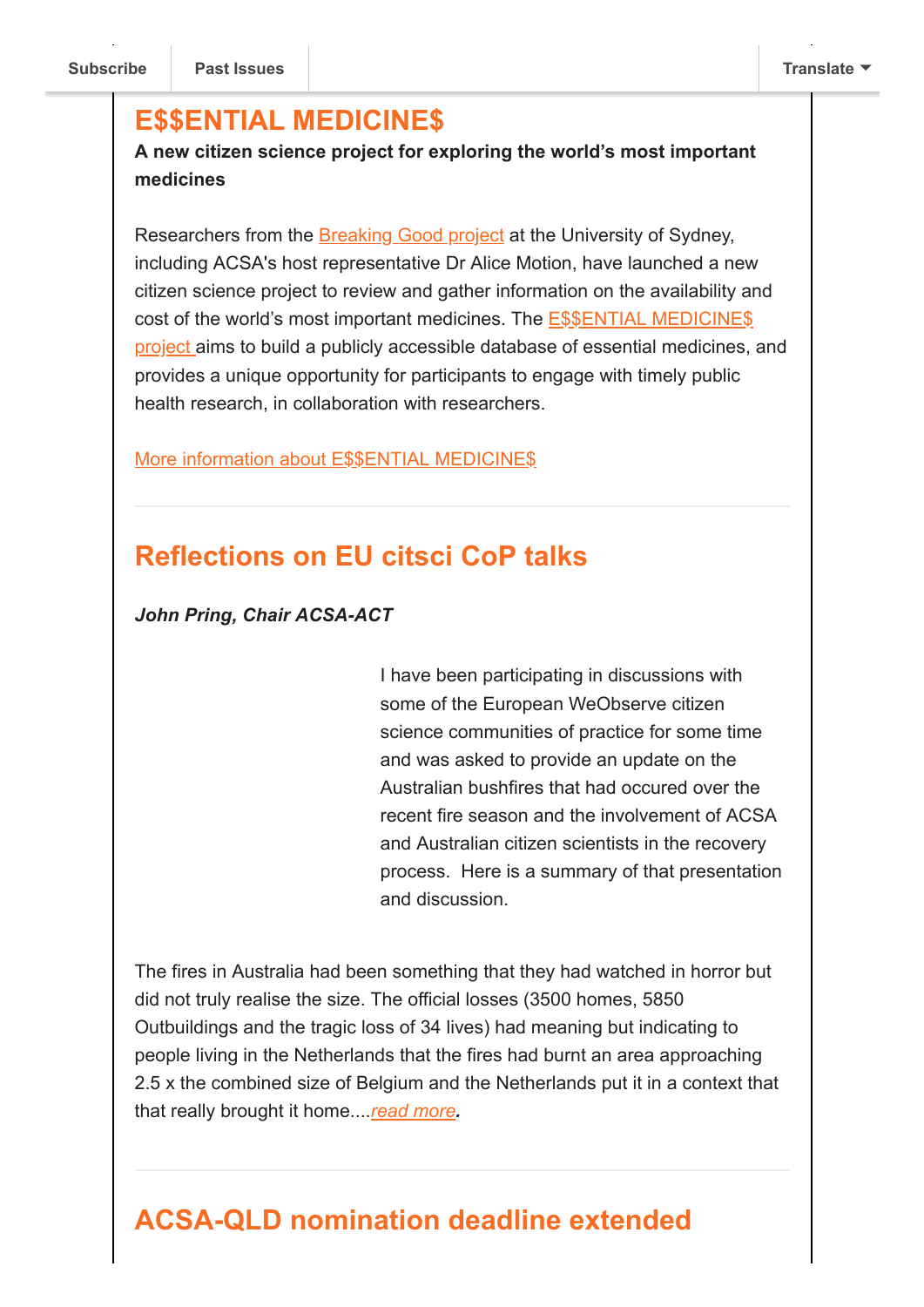until **May 17th**. To put your hand up for a role on this exciting committee, please [submit your expression of interest here](https://www.surveymonkey.com/r/LPJ6FH9).

No[minations for the A](https://us9.campaign-archive.com/home/?u=bf6c4fb11671f5919db89feda&id=40b221ed15)CSA-QLD management committee have been extended

#### **Earth School: Connecting kids with Nature**

The United Nations Environmental Programme and TED Ed have teamed up with global collaborators and volunteers around the world to create #EarthSchool, which provides 30 days of interactive quests for children, parents, and teachers ways to explore our intricate interactions with nature. [Jessie Oliver,](https://twitter.com/JessieLOliver) Caroline Nickerson (SciStarer), Anne Bowser (Wilson Center), and Mary Ford (National Geographic) are working behind the scenes to provide suggestions to all quest leaders about global citizen science options and also to develop a citizen science-focused quest. Read more about the initiative [HERE](https://blog.ed.ted.com/2020/04/21/earth-school-launched-to-keep-students-connected-to-nature/) and jump into quests [HERE.](https://ed.ted.com/earth-school) This initiative was rapidly developed in response to COVID, but we hope it continues and grows in future years, so all feedback is most welcome!

## **Happy Birthday to Us!**

It's our birthday on the 6<sup>th</sup> of May!

On this day in 2014 ninety keen citizen science project managers, citizen scientists and science communicators gathered at the **Queensland Museum**.

Many volunteers and thousands of hours of volunteer work later and we have lots of keen individual members, organisational members, a growing list of [partnerships and even t-shirts! We are also a Member of the UN Environment](https://www.facebook.com/unep/?__tn__=K-R&eid=ARDoaSu4h8i0Wqfj1-KNF7mRG8LLsksdxZm-82720w1vaRVdYra1ubgjOvDbGxIYYGPDUakL5jbelYVK&fref=mentions&__xts__%5B0%5D=68.ARAMoaQZXupNfPq-jGCao5j-FGo4CpenB3rbUX1smnLMAOYTTEswMjq35Rxydm2fBUnrmU2I7-X76x9sakQdeaUmjTkKHIHfi1ydCqzmdq3eFx4qF0tozd0LyrWMjPrPtsFR7w90T7MoPHjqgvasfHrFPlD1NPOBzZPUUy4J6rLkCQQy5av_QoqVXIz9G18TRdAwwNiH0abE0-ZnKQhgei3AAPRrOaZFfaeR0srgqBxt_QjBqtqC9nDSlcN3WIP-ttZR2nMueW9H53HxHvLZ58StiD0BJDYW7h_igOWo9M5YWK-ybez1pwe6OS6oGT8JqZJz) Programme, an Australian registered charity with a website, social media presence, Project Finder and there's even a set of [Australia Post](https://www.facebook.com/australiapost/?__tn__=K-R&eid=ARAA02t1M6Cn5h1kb2-B27Jybwd2YGnLRmf3qr3JzAQG4viNC3z_-rx8FbM12UAqvrlsbpiqRfs6PyZ5&fref=mentions&__xts__%5B0%5D=68.ARAMoaQZXupNfPq-jGCao5j-FGo4CpenB3rbUX1smnLMAOYTTEswMjq35Rxydm2fBUnrmU2I7-X76x9sakQdeaUmjTkKHIHfi1ydCqzmdq3eFx4qF0tozd0LyrWMjPrPtsFR7w90T7MoPHjqgvasfHrFPlD1NPOBzZPUUy4J6rLkCQQy5av_QoqVXIz9G18TRdAwwNiH0abE0-ZnKQhgei3AAPRrOaZFfaeR0srgqBxt_QjBqtqC9nDSlcN3WIP-ttZR2nMueW9H53HxHvLZ58StiD0BJDYW7h_igOWo9M5YWK-ybez1pwe6OS6oGT8JqZJz) citizen science stamps coming out this month!

Not bad for only 6 years old....

What will the next 6 years bring?

[https://citizenscience.org.au/csna-workshop-6th-may/](https://citizenscience.org.au/csna-workshop-6th-may/?fbclid=IwAR166DDcqRj2m0ZGxS-5No4esNFCULOpE87PzVse1Z1IilX1gNMQzjl1RCk)

**Please consider helping spread the word about ACSA by sharing this newsletter with people engaged in citizen science!**